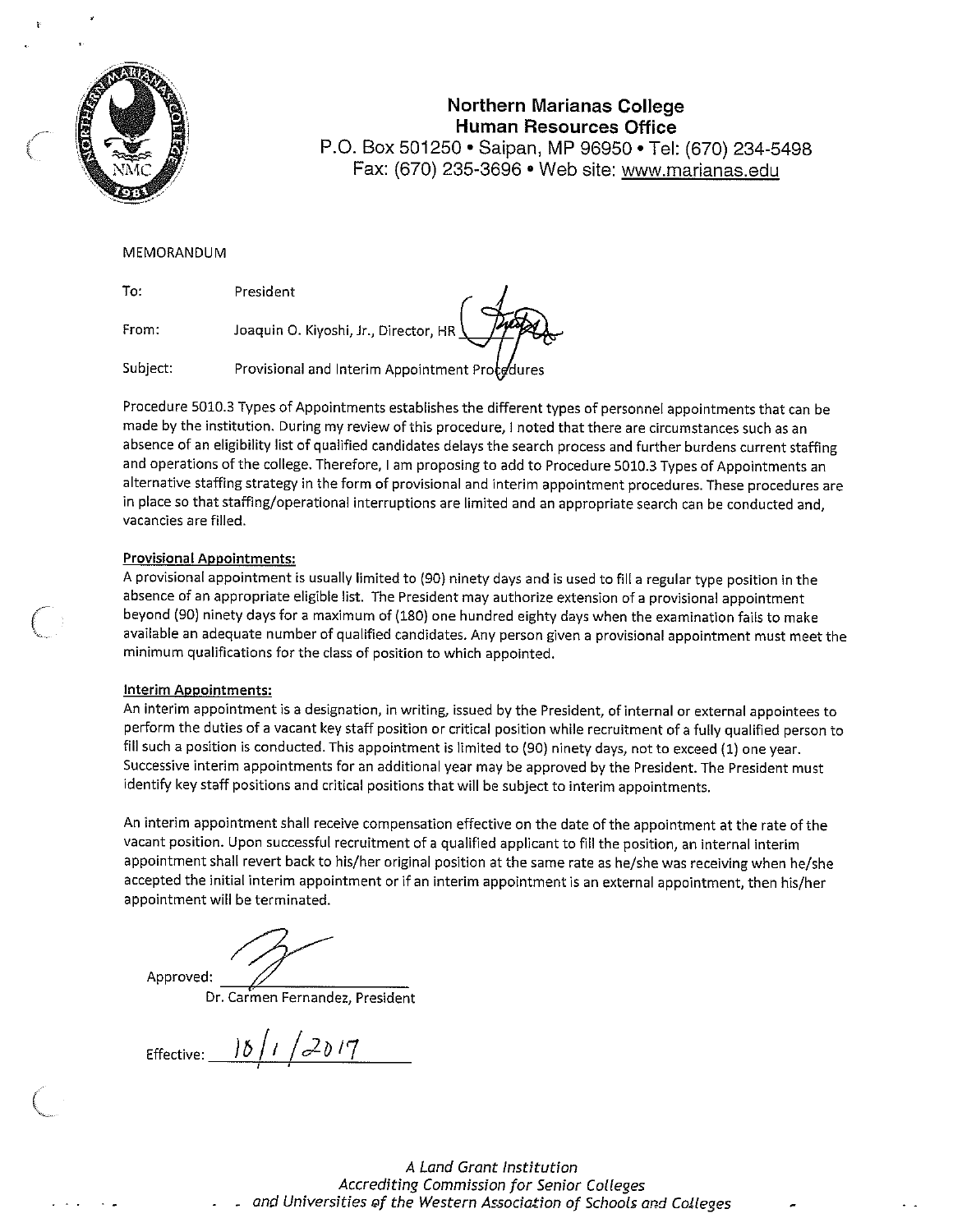# **Northern Marianas College Procedure**

| Procedure No.:                                  | 5010.3.1               | Procedure Title:      | <b>Types of Appointments</b>    |                 |           |
|-------------------------------------------------|------------------------|-----------------------|---------------------------------|-----------------|-----------|
| <b>Issuing Date:</b>                            | 9/26/13                | <b>Adoption Date:</b> | 9/30/13                         | Effective Date: | 10/1/2017 |
| Office of Origin:                               | Human Resources Office |                       |                                 |                 |           |
| Procedure Approval Authority:                   |                        |                       | Dr. Carmen Fernandez, President |                 |           |
| Board Policy No. associate with this procedure: |                        |                       | Board Policy No. 5010           |                 |           |
| This Procedure Supersedes/Replaces:             |                        |                       | Supersedes Procedure 5010.3     |                 |           |
|                                                 |                        |                       |                                 |                 |           |

The written steps necessary to appropriately and uniformly perform a task in carrying out policies and activities of the College.

## **Overview/procedure description**

This procedure establishes the different types of personnel appointments that can be made by the institution.

### **Areas of Responsibility**

The Human Resources Office will work together with each recruiting department to determine the type of an appointment that will be made with respect to each vacancy.

# **Procedure details**

Employees of the Northern Marianas College are appointed as Regular, Limited Term, Acting, Intermittent, Emergency Appointments, Provisional Appointments, and Interim Appointments which are defined according to the following classes:

### **Regular Appointment**

The employment of regular staff and faculty will be governed by the provisions stated in the conditions of employment. Personnel may be employed on either a full-time or part-time basis. Duration of employment will be as established by the College. Employees have no guarantee of continued or long term employment with the College.

# **Limited-Term Appointment**

A limited-term appointment is one in which the appointee is appointed for a period not to exceed a specified period of time, (which shall not exceed one (I) year). An employee serving a limited-term appointment may serve in either a full-time or a part-time position. All limited-term appointees shall be required to meet the minimum qualification requirements of the position to which appointed, will be compensated on the same salary structure as regular employees, and will be recruited and selected according to established human resource procedures for regular positions. A limited-term position cannot be continued beyond one (I) year unless it is converted to a regular position or the relevant Dean or Director can provide the President with demonstrable justification that the position is needed on a continued basis for not more than one additional year. Re-advertisement of the position will not be required for conversion.

Procedure No./Title: 5010.3.1, Types of Appointments Page No.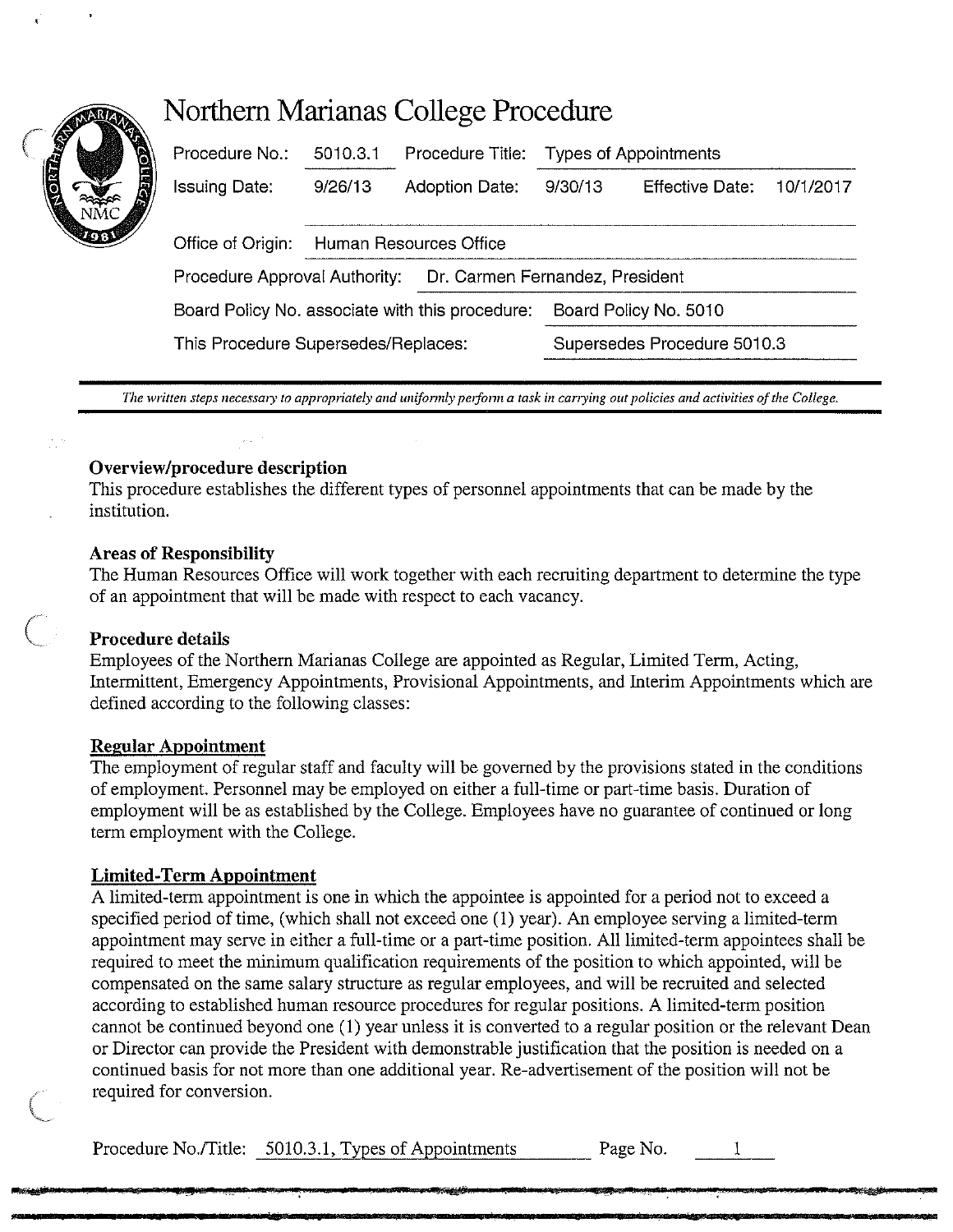### **Acting Appointment**

An "acting" appointment is the designation, in writing, that an employee shall act for a period of up to ninety (90) calendar days in place of an absent supervisor. Whenever the acting assignment exceeds ninety (90) consecutive days, the employee shall be compensated at the grade and step of the acting position that is two steps above the employee's current pay level, not to exceed the top step in the pay level of the acting position. If the acting position is ungraded, the employee shall receive an increase equivalent to ten percent (10%) of their current salary, but shall be considered ungraded during the acting period. Upon expiration of the acting assignment, the employee will revert to the former grade and step, except that the employee will be awarded any step increases that would have been received had the employee remained in the former position.

### **Intermittent Appointment**

Intermittent appointments are of two kinds:

- I. Adjunct faculty whose services are required by the College from time to time; and
- 2. Periodic supplemental appointments for regular employees of the College whose additional unrelated services are required from time to time over and above their regular full-time workload. Periodic appointments shall entitle the employee to reasonable additional compensation to be determined by the supervisor and approved by the President.

Intermittent appointments shall not be for a period of more than one year, but may be renewed. Intermittent appointments shall not entitle employee to receive benefits from the College and may be terminated at any time for any reason or no reason without cause. Subject to the foregoing, intermittent employees shall be governed by the College's personnel rules, policies and procedures, and may be given "at-will" employment agreements. To meet the needs of the institution, intermittent appointments may be made through staffing firms.

### **Emergency Appointment**

An appointment of this type can be used to replace an employee who has resigned without sufficient notice, or employees on military leave, sick leave or family medical leave. An employee serving in this type of appointment may serve in either a full-time or a part-time position. All such appointees shall be required to meet the minimum qualification requirements of the position to which appointed, and will be compensated on the same salary structure as regular employees. Vacancy announcement periods for Emergency Appointments will be reduced according to the needs of the institution. Such appointments cannot be continued beyond the grant requirements or the length of absence of the employee being replaced.

### **Provisional Appointments:**

 $\left(\right)$ 

A provisional appointment is usually limited to (90) ninety days and is used to fill a regular type position in the absence of an appropriate eligible list. The President may authorize extension of a provisional appointment beyond (90) ninety days for a maximum of (180) one hundred eighty days when the examination fails to make available an adequate number of qualified candidates. Any person given a provisional appointment must meet the minimum qualifications for the class of position to which appointed.

Procedure No./Title: 5010.3, Types of Appointments Page No. 2